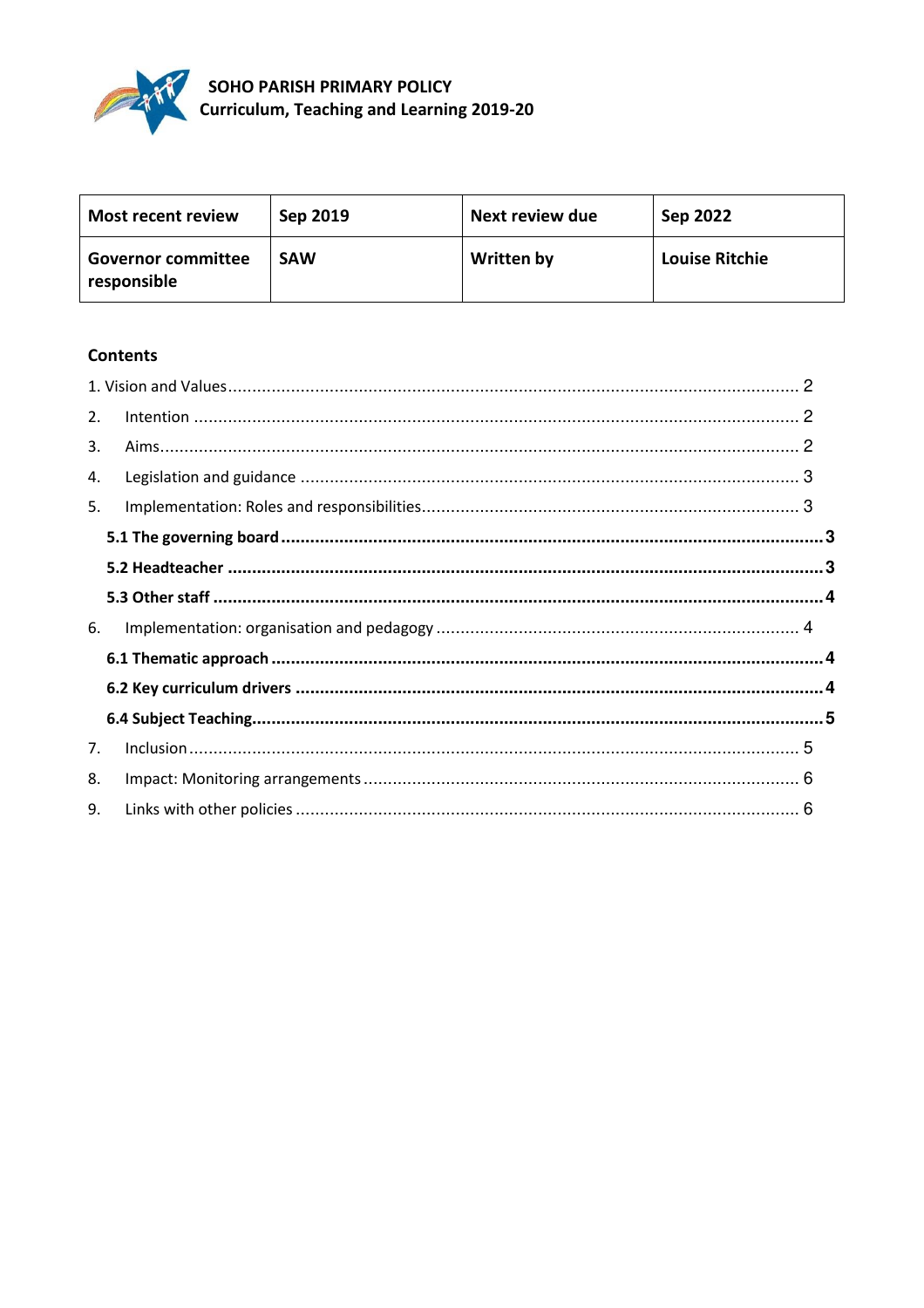# **1. Vision and Values**

### *Jesus said: I have come in order that you might have life – life in all its fullness. John 10:10*

Every child deserves to live life to the full. At Soho Parish our curriculum is designed to develop the whole child, promoting artistic, musical, intellectual, physical and emotional development.

The education we offer is stimulating, imaginative, creative and fun, driven by the pupils' interests and needs. Skilled, compassionate and ambitious teaching enables our pupils to develop a 'growth mindset', the courage to take risks in their learning, high expectations for themselves and to make excellent academic progress.

We welcome and value children and families of all faiths and none, motivated by the same passion as our Christian founders, who believed in the power of universal education to improve lives. Each individual has the right to learn and achieve without barriers or ceilings.

But to truly live 'life in all its fullness', means following Jesus' example. We celebrate our gifts and strive to improve ourselves not just for ourselves, but for the benefit of others, as together we seek to build a kind and thoughtful community in which all can flourish.

Values: *Love – Imagination – Courage – Individuality – Community* 

# **2. Intention**

Curriculum: We provide a curriculum which is rich in connections. As children's brains develop, physically forming synapses (connections), so their thinking and potential for learning grows. We believe all children can learn and attain highly, by 'growing their brains'. Our curriculum supports depth of thought and breadth of knowledge / understanding, posing the challenging questions and exposing children to experiences beyond the classroom.

Teaching and Learning: The learning process is a dynamic one. Intelligence is not static and you can 'grow your brain'. Our teachers model this process of lifelong learning by maintaining an up to date understanding of research into pedagogy and child development. Our pupils learn about their brains and develop a growth mindset, which ensures they do not set ceilings for their own potential. Teaching methods are consistent yet innovative, with each teacher planning bespoke schemes of work and lessons for their class which stimulate curiosity, build upon previous learning and benefit from the teacher's own passions, interests and skills as well as from the children's interests and individual needs.

# **3. Aims**

To plan and deliver a topic or concept-based curriculum, which stimulates all children and ensures depth of thought and breadth of knowledge / understanding, encouraging pupils to make connections in their learning.

To ensure the curriculum sufficiently develops the key skills of literacy and numeracy so that all children leave each stage of their education well prepared for the next.

To provide a full curriculum, rich in the arts, in which all subjects are taught in sufficient depth, with a clear progression of skills and an emphasis on building knowledge.

To ensure that each individual child accesses learning at an appropriate level of challenge.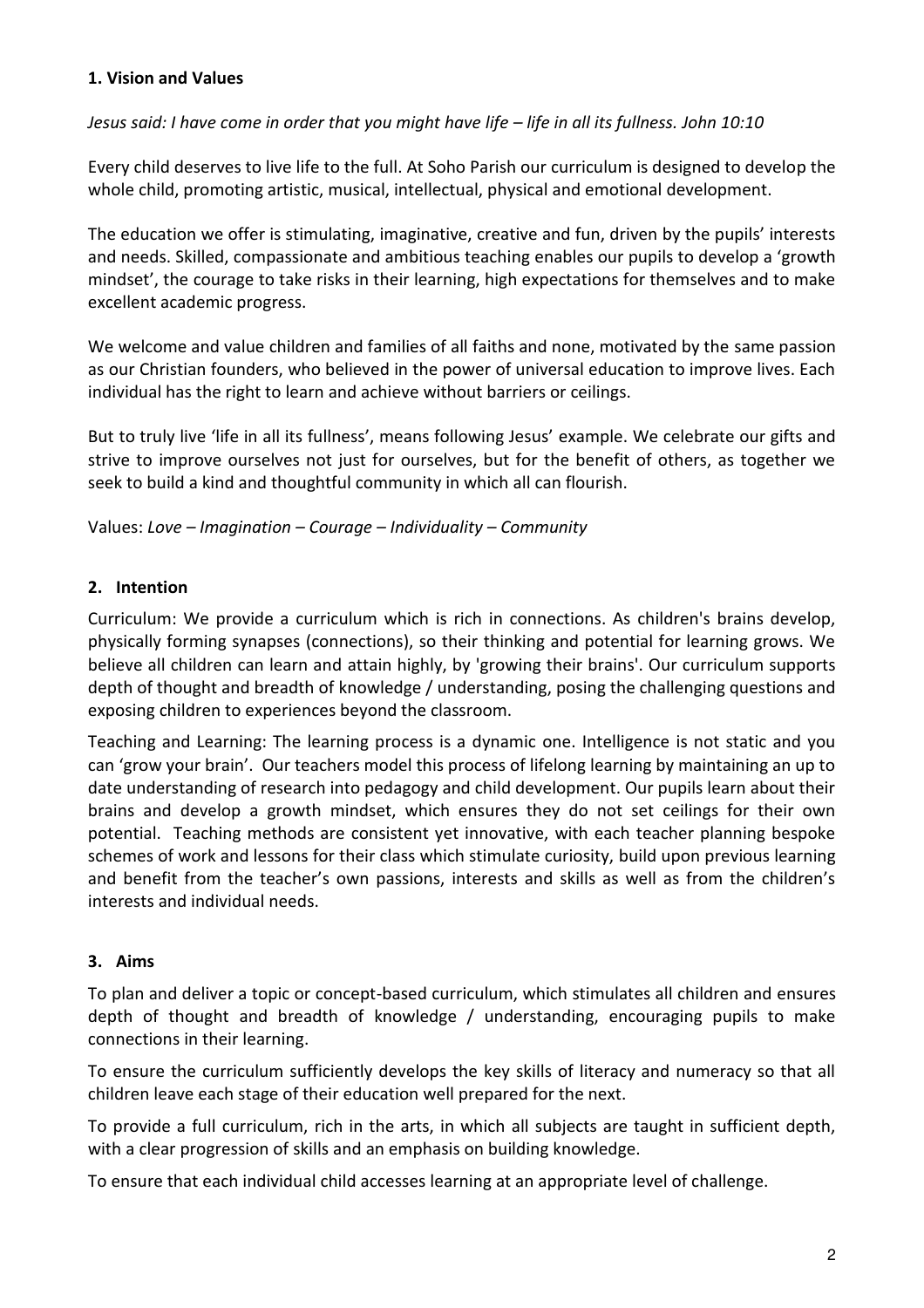To provide high quality teaching, in which teachers and teaching assistants develop positive relationships with their pupils and build on each pupil's prior understanding and skills to ensure best possible progress.

To provide schemes of work which all children can access through skillful tailoring as a result of teachers' and teaching assistants' excellent knowledge of each child.

To plan regular opportunities for children to develop the key learning skills of concentration, perseverance, collaboration, inquiry, imagination, risk-taking ('try').

To achieve excellent progress for every child, across the curriculum, including and especially those classed as 'disadvantaged', for whom English is an additional language or who have a disability or special educational needs.

# **4. Legislation and guidance**

This policy reflects the requirements of the [National Curriculum programmes of study,](https://www.gov.uk/government/collections/national-curriculum) which all maintained schools in England must teach. It also reflects requirements for inclusion and equality as set out in the [Special Educational Needs and Disability Code of Practice 2014](https://www.gov.uk/government/publications/send-code-of-practice-0-to-25) and [Equality Act](http://www.legislation.gov.uk/ukpga/2010/15/part/6/chapter/1)  [2010,](http://www.legislation.gov.uk/ukpga/2010/15/part/6/chapter/1) and refers to curriculum-related expectations of governing boards set out in the Department for Education's [Governance Handbook.](https://www.gov.uk/government/publications/governance-handbook) In addition, this policy acknowledges the requirements for promoting the learning and development of children set out in the **Early Years** [Foundation Stage \(EYFS\) statutory framework.](https://www.gov.uk/government/uploads/system/uploads/attachment_data/file/596629/EYFS_STATUTORY_FRAMEWORK_2017.pdf)

# **5. Implementation: Roles and responsibilities**

# **5.1 The governing board**

The governing board will monitor the effectiveness of this policy and hold the headteacher to account for its implementation.

The governing board will also ensure that:

*A robust framework is in place for setting curriculum priorities and aspirational targets* 

*Enough teaching time is provided for pupils to cover the National Curriculum and other statutory requirements* 

*Proper provision is made for pupils with different abilities and needs, including children with special educational needs (SEN)* 

*The school implements the relevant statutory assessment arrangements* 

*It participates actively in decision-making about the breadth and balance of the curriculum* 

*It fulfils its role in processes to disapply pupils from all or part of the National Curriculum, where appropriate, and in any subsequent appeals* 

# **5.2 Headteacher**

The headteacher is responsible for ensuring that this policy is adhered to, and that:

*All required elements of the curriculum, and those subjects which the school chooses to offer, have aims and objectives which reflect the aims of the school and indicate how the needs of individual pupils will be met*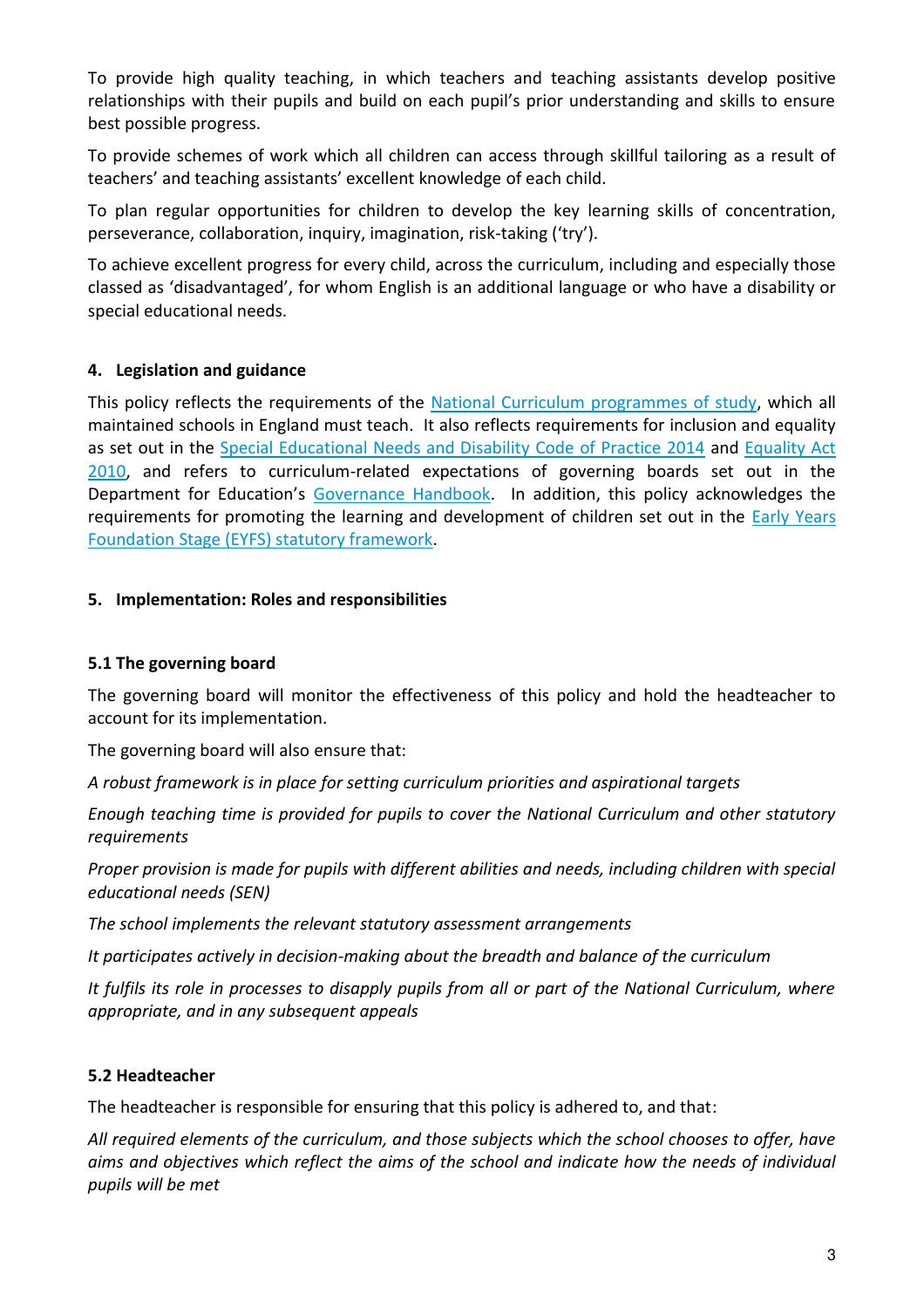*The amount of time provided for teaching the required elements of the curriculum is adequate and is reviewed by the governing board* 

*Where appropriate, the individual needs of some pupils are met by permanent or temporary disapplication from all or part of the National Curriculum* 

*They manage requests to withdraw children from curriculum subjects, where appropriate* 

*The school's procedures for assessment meet all legal requirements*

*The governing board is fully involved in decision-making processes that relate to the breadth and balance of the curriculum* 

*The governing board is advised on whole-school targets in order to make informed decisions* 

*Proper provision is in place for pupils with different abilities and needs, including children with SEN* 

# **5.3 Other staff**

Other staff will ensure that the school curriculum is implemented in accordance with this policy. The Senior Leadership Team and subject leaders will monitor their own subjects to ensure that they comply with and are achieving the aims of this policy.

### **6. Implementation: organisation and pedagogy**

### **6.1 Thematic approach**

The process of learning requires a physical new connection  $-$  a synapse  $-$  to be created in the brain. Our curriculum encourages children's brain development through being itself rich in connections. Teachers (KS1 and 2) work in year group pairs to develop a thematic curriculum, usually based around a concept, in which all subjects are taught through the same over-arching theme. Each cohort (class) will have a bespoke curriculum created based upon their learning needs and interests, which builds on prior knowledge and harnesses any key interests of the teacher or the pupils. Pupils in each pair of year groups will work on the same theme, but planning will be differentiated by age and previous learning.

#### **6.2 Key curriculum drivers**

Our curriculum is responsive. In order to ensure our curriculum remains relevant to our pupils and addresses any current needs within the community or amongst the pupils, we will select three key curriculum drivers each year in consultation with pupils, parents, staff, governors, clergy and the wider community. These drivers will be known by all stakeholders and woven into learning throughout the year. In 2019-20, our key drivers are 'cultural identity', 'sustainability' and 'physical and mental health'.

#### **6.3 Early Years Foundation Stage**

In the EYFS, we aim to develop pupils' independence and love of learning. Children will learn through a combination of play and more structured activities. Children will discover for themselves in our classroom equipped with a wide range of (mostly natural) resources. They are expected to lead their own learning, with skilful practitioners structuring their experiences through language and questioning. We do not 'lay out' resources on tables, but give children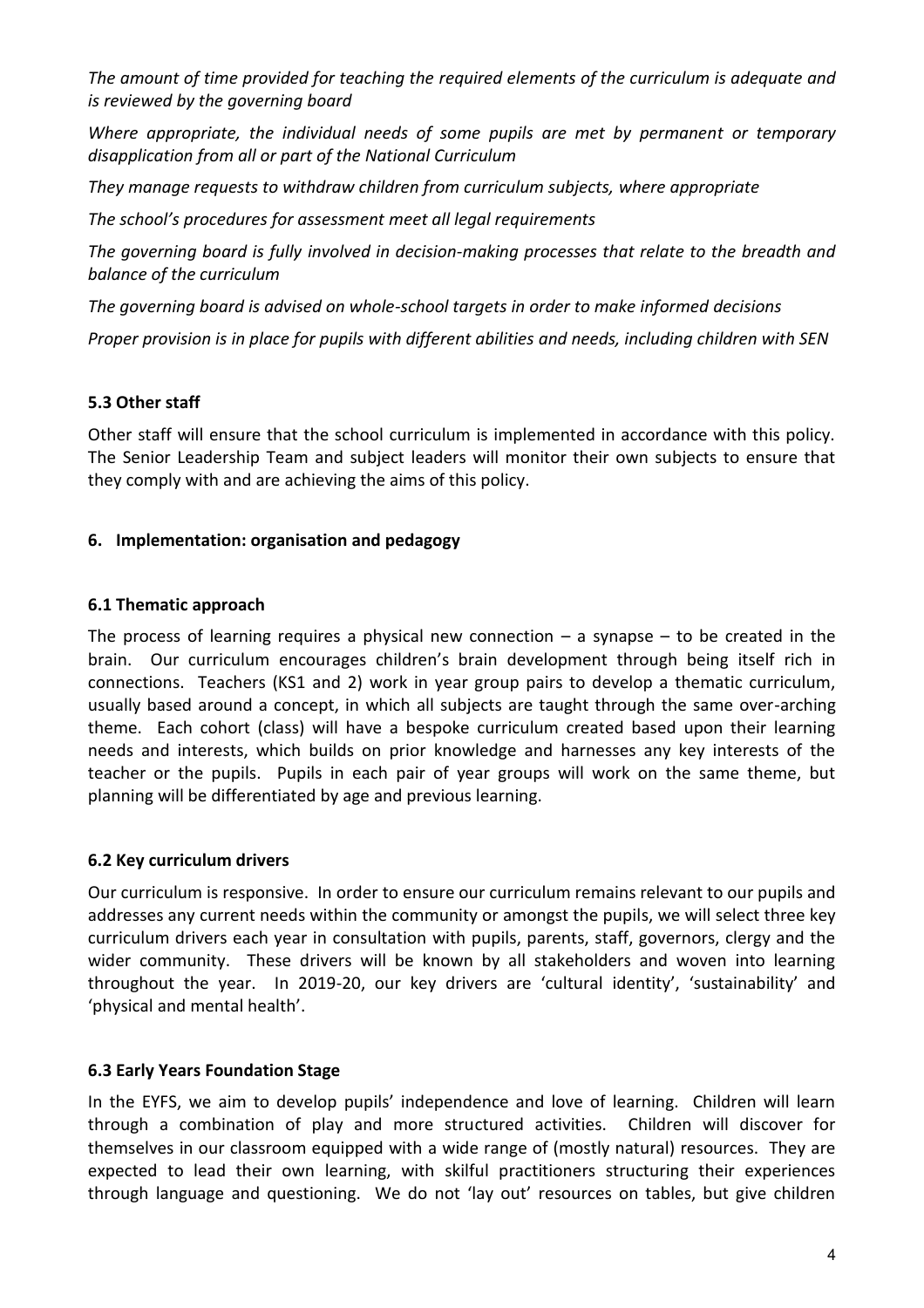unrestricted access to all the learning resources in the classroom at all times. Creativity is encouraged and facilitated.

Whole class teaching takes place in short bursts, in line with the shorter concentration span of our youngest pupils. Phonics and mathematics sessions take place daily, with story-telling, questioning, role play and circle time all used as methods for whole class teaching in other subjects, such as English and Religious Education.

Pupils read every day with an adult, who will make regular entries into the reading journal. Parents are encouraged to read with their children daily and also contribute to the diary. At first, the reading may focus on the pictures and questions about the books. As children become more confident readers, they will sound out for themselves. Parents in EYFS are invited to regular meetings on phonics teaching and early mathematics.

Parents are also asked to contribute to pupils' 'learning journey' via Tapestry, the online journal software we use to keep an ongoing record of pupils' progress. In EYFS a continuous dialogue with parents, the child's first and most important educator, is promoted.

Pupils in EYFS are taught cursive script in handwriting from the beginning. If children are already writing, this can initially seem to make the children's handwriting 'messier', as it involves starting from the line for each letter and adding a flick at the end. However, we find children very quickly learn the technique, and it saves 'undoing and re-teaching' later when children are expected to join letters. Many of our children begin joining before the end of reception. This allows them to write more quickly and is very supportive of learning spellings, as the 'muscle memory' involved in learning particular spelling patterns supports visual spelling strategies.

### **Please see EYFS policy 2019-22 for further information.**

# **6.4 Subject Teaching**

Please see curriculum statements for further information (Appendix A).

#### **7. Inclusion**

Teachers set high expectations for all pupils. They will use appropriate assessment to set ambitious targets and plan challenging work for all groups, including:

*More able pupils* 

*Pupils with low prior attainment* 

*Pupils from disadvantaged backgrounds* 

*Pupils with SEN* 

#### *Pupils with English as an additional language (EAL)*

Teachers will plan lessons so that pupils with SEN and/or disabilities can study every National Curriculum subject, wherever possible, and ensure that there are no barriers to every pupil achieving.

Teachers will also take account of the needs of pupils whose first language is not English. Lessons will be planned so that teaching opportunities help pupils to develop their English, and to support pupils to take part in all subjects. Given that, over the last five years, pupils with EAL have been the majority group in the school, strategies are planned into each lesson. Our communication friendly classroom initiative includes a range of supportive strategies for pupils with EAL and SEN.